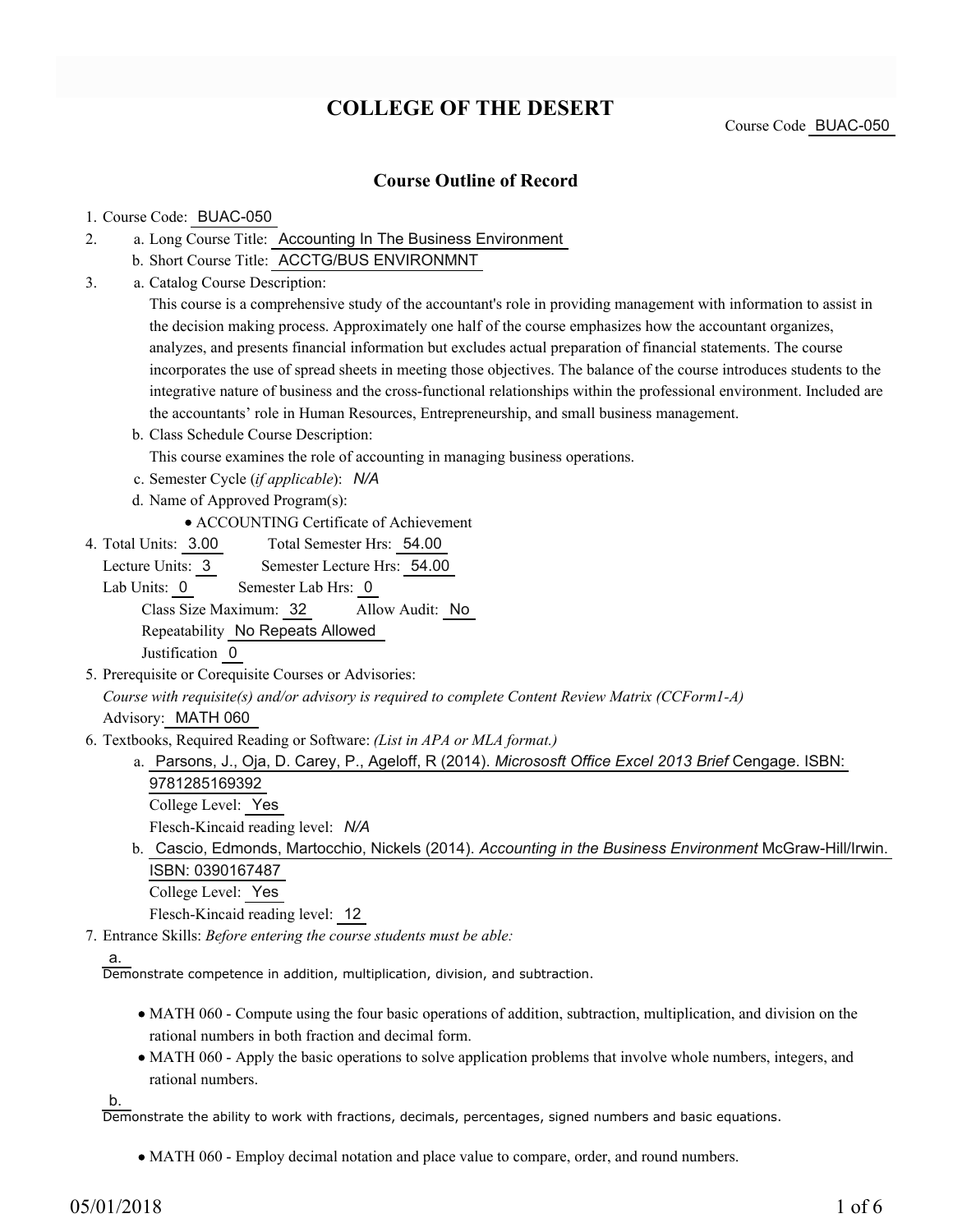MATH 060 - Use the concept of ratio to determine the solution to a proportion problem.

#### 8. Course Content and Scope:

| Lecture:                                                                                                |
|---------------------------------------------------------------------------------------------------------|
| 1. Accounting – present and past                                                                        |
| 1. Who uses accounting information?                                                                     |
| 2. A broad historical perspective of accounting                                                         |
| 3. The role the Financial Accounting Standards Board (FASB)                                             |
| 4. Plays in development of accounting standards                                                         |
| 5. Key elements of ethical behavior for accounting professionals                                        |
| 6. The objectives of financial reporting for a business entity                                          |
| 2. Financial Statements and accounting concepts/principles                                              |
| 1. The kinds of information on each financial statement and how they are related to each other.         |
| 2. The broad generally accepted accounting principles that apply to the accounting process              |
| 3. The importance of the cash flow statement in conjunction with accrual accounting results             |
| 4. Annual reports - What are they and why are they issued                                               |
| 5. Several limitations of financial statements                                                          |
| 3. Fundamental interpretations made from financial statement data                                       |
| 1. Why financial statement ratios are important                                                         |
| 2. Why liquidity is important                                                                           |
| 3. Effective use of trend analysis                                                                      |
| 4. Financial statement analysis                                                                         |
| 1. How book value per common share is calculated and why it is not very meaningful                      |
| 2. Using common size financial statements to evaluate a firm's position                                 |
| 3. Using non financial information to evaluate results of operations                                    |
| 5. Performance Evaluation                                                                               |
| 1. Compute revenue and cost variances                                                                   |
| 2. Interpret whether the variances signal favorable or unfavorable performance                          |
| 3. What variances are most appropriate to investigate                                                   |
| 4. How well prepared budgets can motivate performance without negative consequences                     |
| 6. Cost-volume-profit relationships                                                                     |
| 1. The managerial planning and control cycle                                                            |
| 2. The difference between variable and fixed cost behavior patterns                                     |
| 3. The simplifying assumptions made in this classification model                                        |
| 4. Why expressing fixed costs on a per unit basis is misleading                                         |
| 5. Contrast the traditional income statement with the contribution margin income statement              |
| format                                                                                                  |
| 6. Calculate contribution margin and use it in the CVP analysis                                         |
| 7. The break even point as a planning too                                                               |
| 8. Concept of operating leverage                                                                        |
| 7. Forms of ownership of small businesses                                                               |
| 1. The three major forms of ownership                                                                   |
| 2. Reasons for and against forming a proprietorship<br>3. Reasons for and against forming a partnership |
| 4. Reasons for and against forming a corporation                                                        |
| 5. Other legal forms a business can take                                                                |
| 8. Planning, organizing, and managing a small business                                                  |
| 1. Why planning is so important – and so neglected – in business                                        |
| 2. The role of strategic and operational planning                                                       |
| 3. What purpose does a business plan servewho needs one?                                                |
| 4. The role of accounting in evaluating the success or failure of the business plan                     |
| 9. The integrative nature of business                                                                   |
| 1. The concept of vision and mission statements                                                         |
| 2. The significance of the indicators of business success                                               |
| 3. The influences that the operating environment has on business                                        |
| 4. Decisions facing company leaders                                                                     |
| 5. Performance measures                                                                                 |
| 10. Managing human resources                                                                            |
| 1. The legal environment of employment decisions                                                        |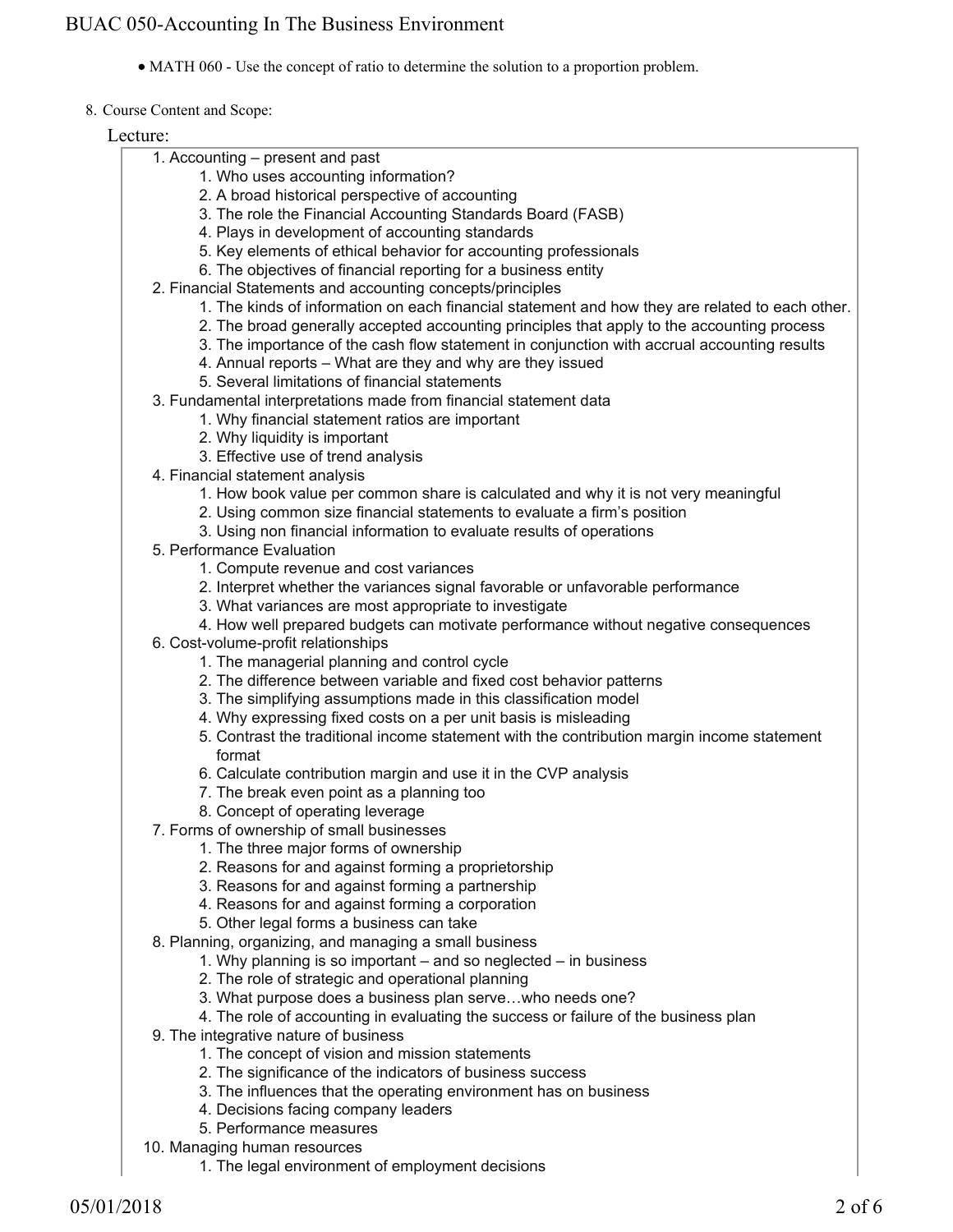- 11. How the civil rights laws affect employment practice
- 12. Effective policies to prevent harassment
- 13. The obligations the Family and Medical Leave Act impose on employers
- 14. 'Reasonable accommodation' for employees and applicants with disabilities
- 15. Introduction to Employee benefits
	- 1. Origins and overview of employee benefits
	- 2. Legally required and discretionary benefits
	- 3. Legal influences on employee benefits practices
	- 4. Strategically planning the benefits program
	- 5. Types of information used to develop benefits plans
- Employment law for businesses, employer employee; definitions and distinctions 16.
	- 1. The regulation of the employment relationship
- 17. Payroll deductions
- 18. Discrimination and affirmative action
	- 1. When is a worker an employee?
- 19. Temporary workers
- 20. Employment probation
	- 1. Who Constitutes an Employer?
- 21. Spread sheet skills Creating a worksheet
	- 1. Getting started
	- 2. Creating your first worksheet
	- 3. Editing the worksheet
	- 4. Managing files
- 22. Spread sheet skills Modifying a worksheet
	- 1. Entering and reviewing data
	- 2. Copying and moving data
	- 3. Modifying rows and columns
- 23. Spread sheet skills Performing calculations
	- 1. Working with formulas and functions
	- 2. Using Date and time functions
	- 3. Using text manipulation functions
	- 4. Using mathematical and statistical functions
- 24. Introduction to basic office networking
	- 1. Human and computer networks
	- 2. The benefits of networks
	- 3. Different types of networks

Lab: *(if the "Lab Hours" is greater than zero this is required)*

9. Course Student Learning Outcomes:

- 1. Design and create a formatted electronic spreadsheet to organize and analyze data.
- 2. Identify the three principal forms of business organizations and generate organizing documents for each type of entity.
- 3. Construct financial statements from an adjusted trial balance.

10. Course Objectives: Upon completion of this course, students will be able to:

- a. Explain ethical standards applicable to accountants in the business environment
- b. Apply analytical measures to financial statements to evaluate company performance
- c. Interpret budget variances
- d. Demonstrate an understanding of the accountant's role as a member of the management team
- e. Outline basic functions related to hiring new employees
- f. Describe important elements of employment law as related to a business professional who manages employees.
- g. Utilize spreadsheets in the accounting and data analysis function
- h. Identify human and computer office networks

Methods of Instruction: *(Integration: Elements should validate parallel course outline elements)* 11.

- a. Collaborative/Team
- b. Distance Education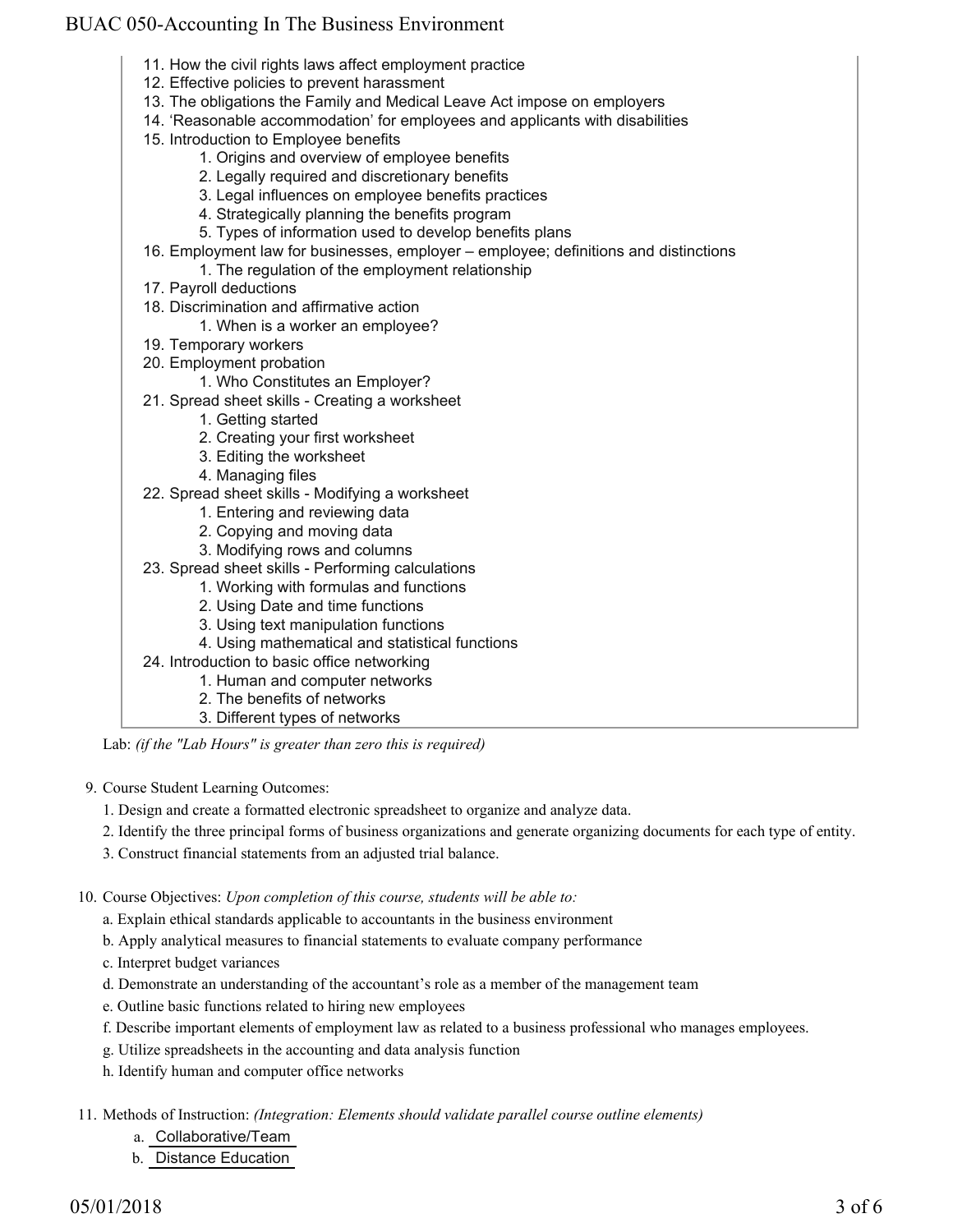- c. Lecture
- d. Technology-based instruction

### Other Methods:

On-line learning center sponsored by Marshal Accounting Text www.mhhe.marshal6e.com Net Tutor – interactive on-line tutoring environment via whiteboard interface. Five hours of tutoring included with each text book purchased

12. Assignments: (List samples of specific activities/assignments students are expected to complete both in and outside of class.) In Class Hours: 54.00

Outside Class Hours: 108.00

- a. Out-of-class Assignments
	- 1. Review the provided financial statements from Coca Cola and Pepsi. Evaluate the overall liquidity and profitability of Coke verses Pepsi. Which company's stock would you rather own? Support your answer with the results from your comparative analysis.
	- Prepare budgeted sales and expense figures, after a review of the financial information provided. 2. You have been engaged by Dominique Pizza as a consultant. Dominique is considering adding a line of specialty sandwiches to the menu.
	- Selected data from the 2002 and 2003 consolidated balance sheets and income statements for 3. Wal-Mart, Inc. are provided.
	- Calculate Wal-Mart's gross profit for 2003. Has gross profit as a percentage of sales increased 4. significantly? Calculate operating income for 2003. Has operating income as a percentage of sales increased significantly? Using the data provided, calculate the missing amounts for each year.
	- 5. Write a 2 to 3 page paper discussing your results. Choose Dell, Southwest Airlines, or Best Buy. Go to its website. Study the site to find as many examples of excellence in the indicators of business success as possible.
	- 6. Address critical questions from the perspective of a company representative. Explain your answers. Companies possess limited budgets to fund employee benefits. From an Employee's perspective, which benefits should be funded? Which are easily dispensable?
	- 7. Review the Jones' Company new-hire packet. What employment forms are missing? Review the guidelines provided by Jones' Company for interviewing prospective employees. What problems do you see? Draft a memo describing your recommendations.

### b. In-class Assignments

- 1. Review the provided financial statements from Coca Cola and Pepsi. Evaluate the overall liquidity and profitability of Coke verses Pepsi. Which company's stock would you rather own? Support your answer with the results from your comparative analysis.
- 2. Prepare budgeted sales and expense figures, after a review of the financial information provided. You have been engaged by Dominique Pizza as a consultant. Dominique is considering adding a line of specialty sandwiches to the menu.
- Selected data from the 2002 and 2003 consolidated balance sheets and income statements for 3. Wal-Mart, Inc. are provided.
- Calculate Wal-Mart's gross profit for 2003. Has gross profit as a percentage of sales increased 4. significantly? Calculate operating income for 2003. Has operating income as a percentage of sales increased significantly? Using the data provided, calculate the missing amounts for each year.
- 5. Write a 2 to 3 page paper discussing your results. Choose Dell, Southwest Airlines, or Best Buy. Go to its website. Study the site to find as many examples of excellence in the indicators of business success as possible.
- 6. Address critical questions from the perspective of a company representative. Explain your answers. Companies possess limited budgets to fund employee benefits. From an Employee's perspective, which benefits should be funded? Which are easily dispensable?
- 7. Review the Jones' Company new-hire packet. What employment forms are missing? Review the guidelines provided by Jones' Company for interviewing prospective employees. What problems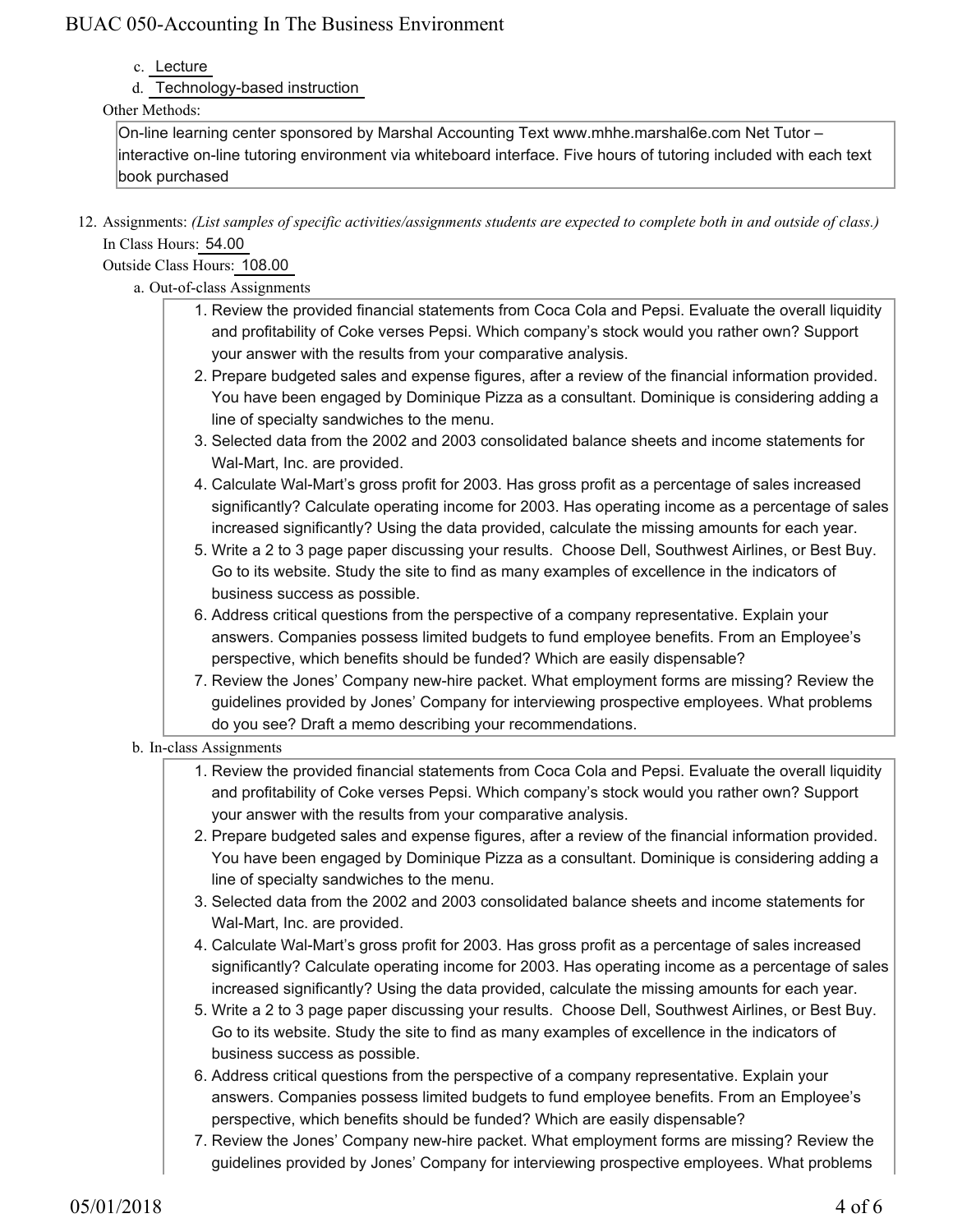### do you see? Draft a memo describing your recommendations.

| do you see? Draft a memo describing your recommendations.                                                                |
|--------------------------------------------------------------------------------------------------------------------------|
| 13. Methods of Evaluating Student Progress: The student will demonstrate proficiency by:<br>• Written homework           |
| • Term or research papers                                                                                                |
| • Group activity participation/observation                                                                               |
| • Mid-term and final evaluations                                                                                         |
|                                                                                                                          |
| 14. Methods of Evaluating: Additional Assessment Information:                                                            |
| 15. Need/Purpose/Rationale -- All courses must meet one or more CCC missions.                                            |
| PO - Career and Technical Education                                                                                      |
| Fulfill the requirements for an entry- level position in their field.                                                    |
| Apply critical thinking skills to execute daily duties in their area of employment.                                      |
| Apply critical thinking skills to research, evaluate, analyze, and synthesize information.                               |
| Exhibit effective written, oral communication and interpersonal skills.                                                  |
| IO - Personal and Professional Development                                                                               |
| Demonstrate an understanding of ethical issues to make sound judgments and decisions.                                    |
| IO - Critical Thinking and Communication                                                                                 |
| Apply principles of logic to problem solve and reason with a fair and open mind.                                         |
|                                                                                                                          |
| 16. Comparable Transfer Course                                                                                           |
| <b>Course Title</b><br><b>Course Number</b><br><b>University System</b><br>Campus<br><b>Catalog Year</b>                 |
| 17. Special Materials and/or Equipment Required of Students:                                                             |
| 18. Materials Fees:<br><b>Required Material?</b>                                                                         |
| <b>Material or Item</b><br><b>Cost Per Unit</b><br><b>Total Cost</b>                                                     |
| 19. Provide Reasons for the Substantial Modifications or New Course:                                                     |
| Remove English 70 as Advisory.                                                                                           |
| a. Cross-Listed Course (Enter Course Code): N/A<br>20.                                                                   |
| b. Replacement Course (Enter original Course Code): N/A                                                                  |
| 21. Grading Method (choose one): Letter Grade Only                                                                       |
|                                                                                                                          |
| 22. MIS Course Data Elements                                                                                             |
| a. Course Control Number [CB00]: CCC000389970                                                                            |
| b. T.O.P. Code [CB03]: 50200.00 - Accounting                                                                             |
| c. Credit Status [CB04]: D - Credit - Degree Applicable                                                                  |
| d. Course Transfer Status [CB05]: C = Non-Transferable                                                                   |
| e. Basic Skills Status [CB08]: $2N = Not$ basic skills course<br>f. Vocational Status [CB09]: Possibly Occupational      |
|                                                                                                                          |
|                                                                                                                          |
| g. Course Classification [CB11]: Y - Credit Course                                                                       |
| h. Special Class Status [CB13]: N - Not Special                                                                          |
| i. Course CAN Code [CB14]: N/A                                                                                           |
| j. Course Prior to College Level [CB21]: $Y = Not$ Applicable<br>k. Course Noncredit Category [CB22]: Y - Not Applicable |